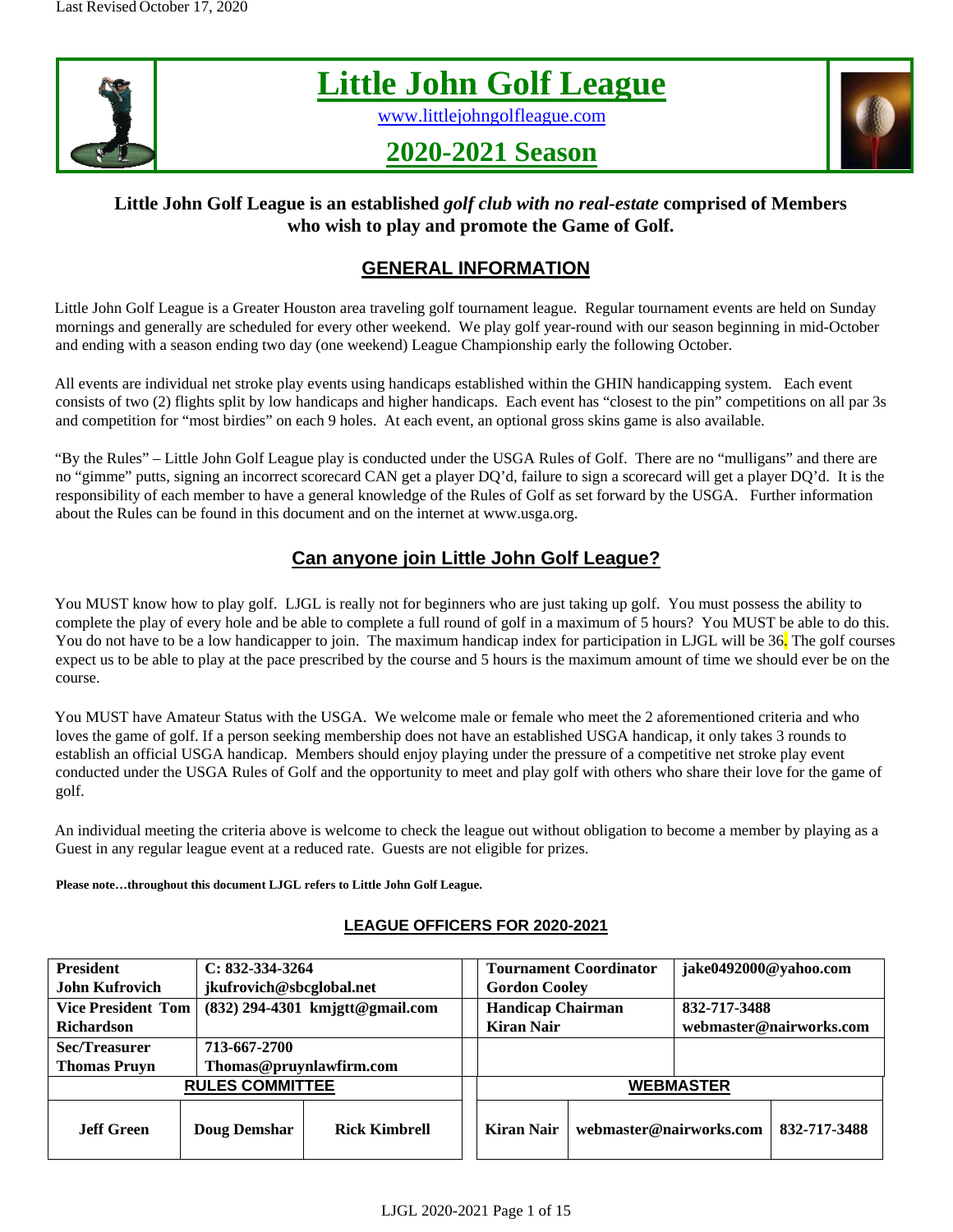#### **MEMBERSHIP IN THE LEAGUE and DUES INFORMATION**

Potential members to Little John Golf League should possess a knowledge of the game of golf and a skill level that would allow them to fully complete all the holes on a golf course and be able to complete a full 18-hole round of golf in a maximum of 5 hours. Potential members must be of "amateur status", as defined by the USGA, and is required for eligibility to, (1) Participate for any regular tournament event competition prizes, including the League sponsored skins game, and (2) Participate in the "League Championship" tournament (other eligibility requirements exist).

#### **DUES:**

Membership dues are \$65.00 per League year, payable by the third (3) scheduled tournament or no later than forty five (45) days after playing your first round of the season with the Little John Golf League. See DUES WILL BE DEDUCTED FROM ANY TOURNAMENT WINNINGS IN THE EVENT DUES FOR LEAGUE YEAR HAVE NOT BEEN PAID which supersedes this section. PRORATED DUES: -Anyone joining the league when there are only 6 events remaining in the season will pay prorated amount for dues of \$10 and they cannot compete in the League Championship for that season.

#### **GRACE PERIOD FOR NEW MEMBERS FOR THE PAYING OF ANNUAL DUES:**

Little John Golf League realizes that a person may want to come out and participate in an event or two to see if they really like playing in the League. But, they may also want to be eligible to compete for any or all prize opportunities, depending upon their regular or Special Flight status. In order to afford this opportunity to such a person interested in joining Little John Golf League, a new member may elect to not pay their dues at the first event or the second event in which they participate. Before the new member can play in the 3<sup>rd</sup> event, they must pay in full their annual dues. See DUES WILL BE DEDUCTED FROM ANY TOURNAMENT WINNINGS **IN THE EVENT DUES FOR LEAGUE YEAR HAVE NOT BEEN PAID** which supersedes this section.

#### **DUES WILL BE DEDUCTED FROM ANY TOURNAMENT WINNINGS IN THE EVENT DUES FOR LEAGUE YEAR HAVE NOT BEEN PAID:**

If a player has not paid his or her dues for the league year but wins place money, birdie money, skins money, or closest to the pin money…the League will hold up to the amount of the unpaid annual dues from the player as partial or whole payment of the dues before the player is paid any tournament winnings.

#### **GUESTS:**

Membership in the league allows members to schedule and bring one or more guests to our tournaments. The guest will be charged \$3.00 over green fee, which will go to our League Championship tournament. The guest will NOT be allowed to play for closest the pin and birdie money. If, the guest wants to play for closest and birdie money they must join the league. Hopefully this will allow individuals to try out the league and they will join the league. Also, guests are NOT ALLOWED to participate in the skins game.

#### **DEFINITION OF LEAGUE YEAR:**

The "League Year" begins with the first tournament event following the end of year 2 day League Championship and ends at the completion of the new end of year 2 day League Championship. Generally October to October each year.

#### **DRESS CODE:**

Little John Golf League is a proper golf attire golf league…. No denim/blue jeans will be allowed. Only shirts with a collar are allowed and/or crew type golf shirts.

#### **INCENTIVE TO BRING NEW MEMBERS INTO THE LEAGUE:**

If a member brings in a person who joins the League, for the first time, the member will receive a \$10 incentive reduction in his/her next tournament entry fee once the new member has paid his/her full dues. If the person is coming into the League late in the season and is paying reduced dues, the member will not receive credit until the incoming person pays his full dues the next season. This same incentive is applicable if a member brings back a former member who has not belonged to the league for 2 full seasons and that former member joins again paying full dues.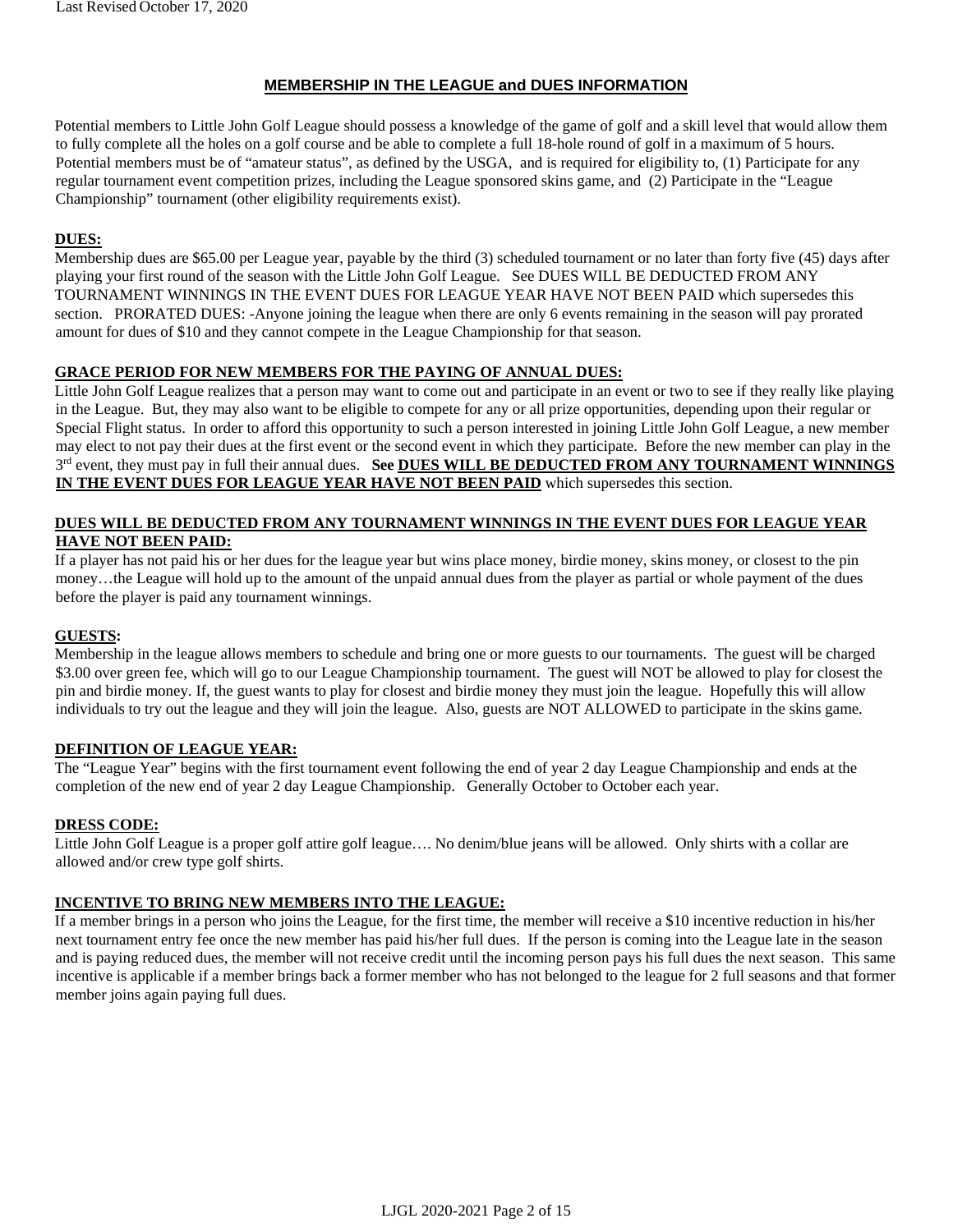#### **HANDICAPS – LEAGUE and OFFICIAL USGA**

Little John Golf League utilizes the GHIN handicapping system for members to set official USGA handicaps. The maximum handicap a member may have in any Little John event is 36. For each event, the Handicap Chairman, or his designee, will determine each player's handicap for the event based upon USGA/GHIN rules using his/her established handicap. If a member has both regular and tournament scores mixed into their GHIN handicap, the player will play to the lower of the two (tournament handicap vs. regular handicap) in Little John League events.

#### **ESTABLISHING A LEAGUE HANDICAP**

#### **New member with a non-GHIN established, verifiable handicap:**

A new member joining the league with an established, verifiable handicap may join as a full member and is eligible to play for the prizes to be awarded. The first round such a member plays will be played at his established handicap. After round one, the member will play to a handicap based upon the lowest score he has shot in a Little John's event up until the time his/her GHIN handicap is established.

#### **New member with an established GHIN handicap:**

Anyone joining the League with an established GHIN handicap can begin League play as a full member eligible to play for the prizes to be awarded as long as they bring their current GHIN handicap card with them at the time they join. Their current GHIN handicap will be combined with Little John Golf League for GHIN handicapping purposes.

#### **New member who does not have an established handicap:**

A new member joining the league who does not have an established, verifiable handicap is placed in a "special flight" and is eligible to play for the birdie and closest to the pin prizes but not the tournament net winner prizes. Three (3) scores are required from "special flight" members to establish a member handicap. Members who have completed the 3 rounds as Special Flight members will play subsequent rounds to a handicap based upon the lowest score they have shot up until the time his/her GHIN handicap is established.

#### **MAINTAINING LEAGUE HANDICAPS:**

League handicaps, prior to becoming official USGA handicaps are maintained by the Handicap Chairman.

#### **ESTABLISHING AN OFFICIAL USGA HANDICAP:**

Upon joining LJGL, a player's name will be submitted to GHIN by the Handicap Chairman. After the completion of 3 rounds of golf, a LJGL member will have an established handicap in accordance of USGA and the World Handicap System.

#### **MAINTAINING USGA HANDICAPS:**

The Handicap Chairman, or his designee, is responsible for uploading League tournament scores to GHIN. Members are also allowed to post non-League scores to their handicap. All LJGL event scores will be posted as "Tournament" scores for handicapping purposes.

#### **HANDICAP RENEWAL EACH YEAR:**

Anyone who was a member of Little John Golf League with an active GHIN handicap must pay their new season dues by February 1st of that season or no later than their 3<sup>rd</sup> tournament of the new season, whichever comes first or they will be inactivated (meaning they will not have an official USGA handicap via LJGL) from GHIN when GHIN renewal comes due around the end of February. If they re-join LJGL, GHIN will be reactivated.

#### **NEW MEMBERS FAILING TO REPORT THEY HAVE AN ESTABLISHED HANDICAP ELSEWHERE:**

Golf is an honourable game. Any new member joining Little John Golf League who has an established USGA handicap is expected to report the fact that they have an established handicap, what that handicap is, and what association the handicap is established with. Failure to do so can result in suspension or expulsion from Little John Golf League and forfeiture of dues.

#### **GENERAL TOURNAMENT INFORMATION**

#### **Tournament Notification:**

IT IS THE MEMBER'S RESPONSIBILITY TO NOTIFY THE LEAGUE OF INTENT TO PLAY IN LEAGUE TOURNAMENT EVENTS. Approximately 12 days prior to the next Little John Golf League tournament, members with email addresses will be notified via email requesting the member respond if they intend to play in the next tournament. If a member does not have email, it is

LJGL 2020-2021 Page 3 of 15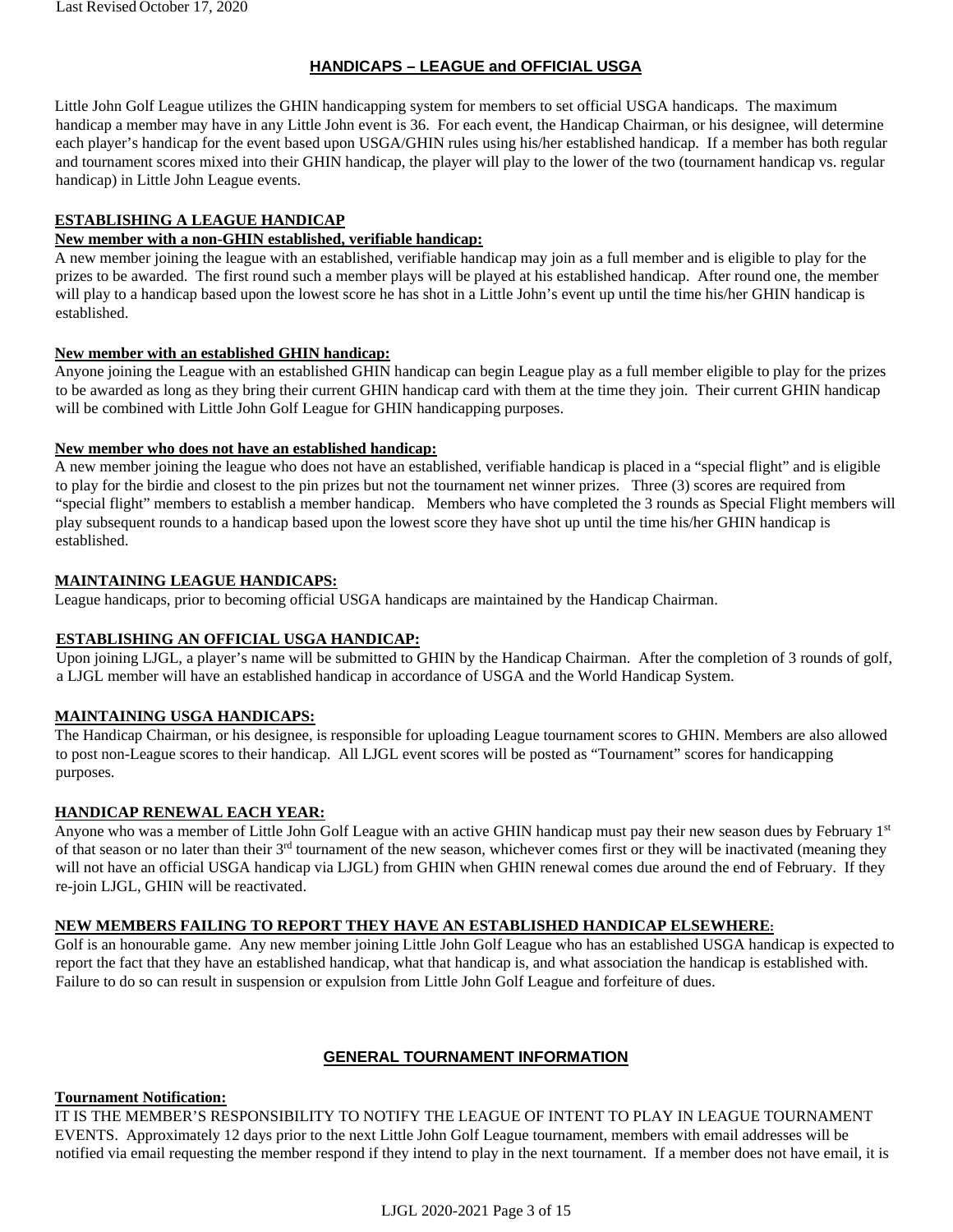their responsibility to notify one of the officers if they intend to play in the next upcoming event. From the email responses and the call-in responses, Little John gives the tournament course a head count for the coming event. The tournament course will adjust the number of tee times allowed Little John Golf League based upon the headcount given the course. Therefore, it is important for members who want to play in league events to confirm with a League officer their intent to play.

#### **Tournament Pairings:**

Tournament pairings are done mostly via the Blind Draw method for all non-2day event tournaments. League Officers and/or League Rules Committee members may be placed in specific groups. The results of the call-ins and the members who respond via email are used in preparing the Blind Draw. The pairing list will not be changed at the tournament unless there are no-shows and changes are necessary to balance out the pairings. See section HOW PAIRINGS FOR 2DAY EVENTS ARE DETERMINED. As a general rule of thumb, the first group of the day SHOULD NOT BE A THREESOME. Unless mandated by the golf course, no group should be a five-some.

#### **Tournament day CHECK-IN:**

All members are required to arrive for the tournament one (1) hour prior to the first tee time for Check-in. The Official Players Roster will be closed thirty (30) minutes prior to the first tee time. Players arriving after the Official Roster is closed, may not be allowed to play in the tournament and/or may not be allowed to compete for prizes.

#### **Payment of tournament entry fee:**

Members pay all events on the day of the event. In the case of the League Championship, the fee is paid on first day of the League Championship. Payment can be in cash or check. Sorry, the League is not equipped to take credit cards.

#### **Tournament WAITING LIST:**

Tournament courses do not give Little John Golf League an unlimited number of tee times. Once each course is given the headcount for the coming event, the course takes away any unnecessary tee times Little John had originally booked. Therefore, once the headcount is given to the course anyone requesting to play will be placed on a waiting list with no guarantee there will be an opening for him or her on the day of the event. The waiting list will be a first-call/first-serve basis without guarantees of getting to play. Noshow spots on the day of the tournament can be filled with any members who are present at the course on the basis of position on the waiting list first, then first to arrive at the course and ask to play.

#### **Tournament NO-SHOW policy:**

Once the golf course has been given head count numbers for an event, any player who committed via email or verbally to play in a Little John tournament event and then is a NO-SHOW at the event will be required to pay the cart/green fee for that tournament before they can play in another League event, if the League is charged for no-shows on the day of the tournament. It is understandable that emergencies arise. However, emergency or not, if the League has to pay for the player as a no-show, the player must reimburse the league before the player can play in another League event. Calling to report that you will not be playing in the event after the headcount has been given to the course does not guarantee you will not be charged for being a no-show, if the League has to pay. In the event of multiple no-shows, the amount the League has to pay for any no-shows will be divided up equally between all of those who committed to play and then was a no-show.

#### **General information about tournament schedule:**

Little John Golf League event schedule is assembled as early in the league year as possible. The majority of the golf courses allow tournament bookings by leagues and associations, such as Little John Golf League, well in advance of the date the event is to be played. In order to book courses the membership of Little John has indicated they would like to play, we must make these bookings well in advance. It should also be noted that the vast majority of the courses require a signed contract and deposit to hold the date open that we have requested from them. Additionally, from time to time, the same courses we have booked may run advertised specials that may well be lower in cost than the cost we have been quoted when we booked and signed the contractual agreement with the course. In the event this happens, Little John officers attempt to negotiate a new lower rate with the course, more in line with their offered special(s). In some cases we will be successful in getting a lower rate but in other cases we may not. Again, you must remember that generally we will have a rate we have agreed to in a contract negotiated and signed months earlier to reserve the date and time we wish to play.

#### Please refer to www.littlejohngolfleague.com for a full season schedule. **CONDUCT BEFORE/DURING/AFTER LEAGUE EVENTS**

Members are expected to conduct themselves in a respectful, proper and safe manner when they are on any property associated with the golf course where a LJGL event is being held. If a member has a problem or takes issue with anything that has been said or done by a staff member of the hosting golf course, that member is to bring this to the attention of one or more of the League officers as quickly as possible. Under no circumstances is the member to take action themselves without first consulting with a League officer.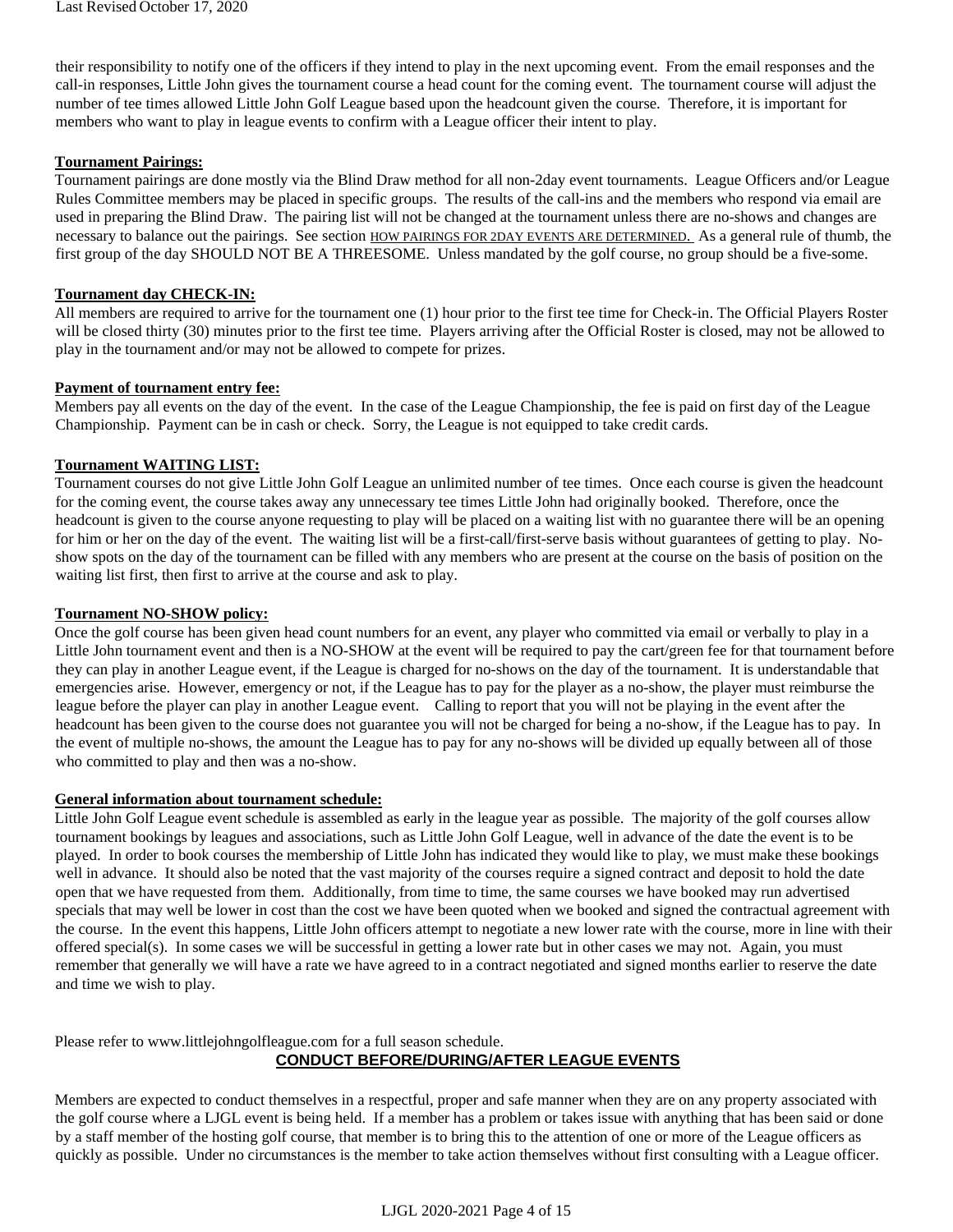Under no circumstances should a LJGL member ever engage in conversation considered to be disrespectful, profane, vulgar, or argumentative with the course personnel. This includes, and is not solely limited to, the pro shop staff, grounds keepers, cart attendants, beverage cart attendants, snack bar/restaurant personnel or anyone else associated with the golf course. The League officer(s) shall determine if any action is to be taken by the League on behalf of that member.

If a situation has arisen that a member feels needs to be addressed back to the golf course facility once an event is over, that member is to consult with the League Officers and a course of action will be decided upon by the Officers of LJGL in conjunction with that member.

No member should ever take any actions independently that could result in LJGL not being welcomed back to a facility. If a member does take action, independent of the League, they are not to use the name LJGL, must not claim to represent LJGL, and shall not claim to speak on behalf of or for LJGL. Members who do not comply with this rule are subject to losing their playing privileges with LJGL for a period of time, up to and including total expulsion from the League, to be determined by vote of the LJGL officers.

Furthermore, LJGL holds events at many golf courses where residences can be found immediately adjacent to the golf course. Events are normally held on weekends and, as such, many times men, ladies, and children may be outside these residences. Each member of LJGL is expected to use language and a tone of voice that would not be considered disrespectful or vulgar around children. Shouting vulgarities loudly is simply not acceptable behaviour. Yes, it is golf on a golf course, but members are expected to be mindful of the surroundings. Members will be warned once. Instances occurring again can result in the loss of playing privileges with LJGL for a period of time to be determined by the officers of LJGL.

Each member must be aware, we are a GUEST, albeit a paying guest, at these facilities. For the most part, we are not doing the golf courses a favor by bringing our events to their facility. It is the golf course that is doing our League a favor by hosting our event. Most courses could just as easily utilize the tee times we reserve for their normal paying clientele.

**The USGA and R&A made significant changes to the Rules of Golf for the 2019 and beyond golf seasons. Beginning with the 2020-2021 League season, we have adopted these rules. Everyone would be wise to review the rules changes. You can find these in the USGA Rules of Golf publication or online at [www.usga.org.](http://www.usga.org/)** 

**One of the major changes in the new rules is the change in the amount of time you are allowed to look for your ball. Prior to the rules change it was 5 minutes. The limit now is 3 minutes. Be mindful of the time you spend searching for you ball or you will most probably be assessed a 2 stroke penalty.** 

**Also of note, LJGL has NOT adopted a Local Rule that allows a player to drop a ball at the point where player's ball went OB or in area where player's ball was lost. LJGL continues to enforce the Stroke and Distance penalty for Lost Ball or Ball Out of Bounds.** 

**See LJGL's Conditions of Competition which applies to all LJGL events.** 

#### **LEAGUE EVENT – "Conditions of Competition"**

*All tournament play is conducted under the USGA Rules of Golf and under Local Rules of the course being played. As permitted by the USGA Rules of Golf "Committee Procedures" Little John Golf League may invoke "Local Rules" also that govern play.* 

#### **A. PACE OF PLAY – Committee Procedure 8K-2:**

Players are expected to be able to play the entire round in under 5 hours.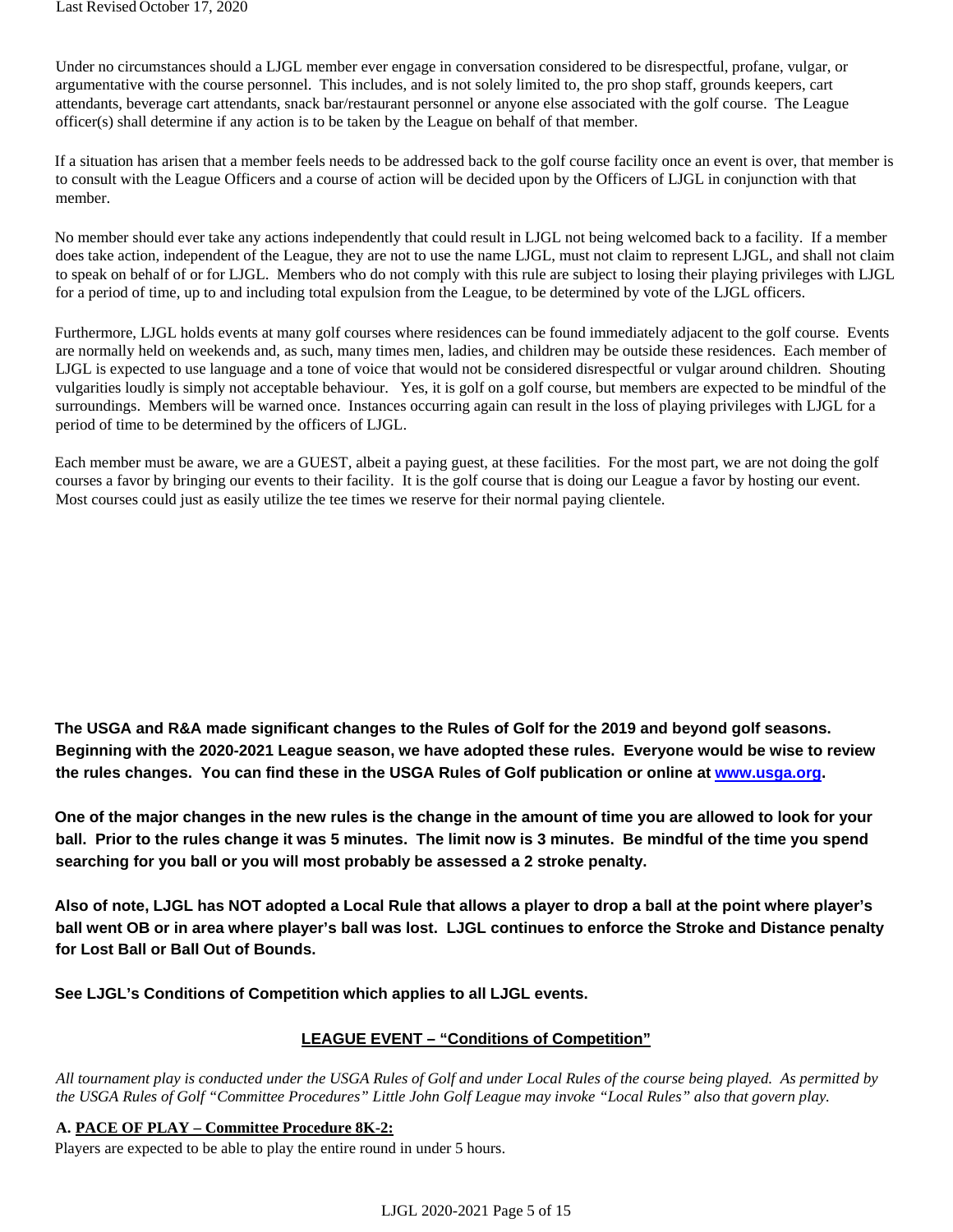A player is permitted 40 seconds to play a stroke. An additional 10 seconds (for a total of 50 seconds) will be allowed for: a)

The first player to play a stroke on a par 3 hole.

- b) The first player to play a second stroke on a par-4 or par-5 hole.
- c) The first p layer to play a third stroke on a par-5 hole.
- d) The first player to play a stroke around the putting green.
- e) The first player to play a stroke on the putting green

The timing of a player's stroke will begin the player has had a reasonable opportunity to reach his ball, it is the player's turn to play and player can do so without interference or distraction.

Time spent determining yardages and club selection will count as part of the time taken from the allowance for the next stroke. On the putting green, time spent looking at the line from various angles will count as part of the time taken from the allowance for the next stroke. However, time spent to lift, clean and replace the ball on the putting green; repairing ball marks on line of putt and removing loose impediments shall not count towards the time allowance.

Each group is expected to keep up with the group ahead of them.

For any group who falls more than one full hole behind, every member of that group is subject to being penalized 1 stroke by the Tournament Committee.

For any group who falls more than two full holes behind, every member of that group is subject to being penalized 2 strokes or possible disqualification by the Tournament Committee.

#### **B. TEE BOXES:**

Determination of what tee boxes will be played at each course is made by the Handicap Chairman. In his absence, a member of the Rules Committee will establish which tees will be used. Such determination will be based upon several factors, including course length from each set of tee boxes, slope and course rating from each set of tee boxes, and equal fairness to all members playing in the event.

#### **C. DEFINITION OF SENIOR MEN MEMBERS:**

Men members who are 55 years of age and older are defined as Senior Men members for the purpose of determining which tee boxes Senior Men members may play from.

#### **D. TEE BOX DESIGNATION FOR SENIOR MEN:**

The Senior Men's tee boxes are defined as one set forward from the tee boxes designated as Regular Men's tee boxes in Item "A" above, in the Little John Rules and Information, unless that set of tee boxes are determined to be the Ladies Tee Boxes. In the event there is no Senior tee box or a tee box between the Regular Men's tees and the tee box the Ladies will be using, the Senior members will play from the Regular Men's tees and their handicap will not be adjusted.

#### **E. OPTION TO PLAY FROM REGULAR MEN'S TEE BOXES INSTEAD OF SENIOR MEN'S TEE BOXES OR LADIES TEE BOXES:**

Any player who is eligible to play from the Senior Men's tee boxes or the Ladies tee boxes may elect to play instead from the Regular Men's tee boxes. However, the player must make this election at the time they sign-in for the event and their handicap will be established at that time. Once a player makes the election to play from the Regular Men's tee boxes, their handicap has been computed, and the handicap split for flight purposes has been determined for the event, the player may not change their mind and decide to move up to their normal tee box. Players who play from any tee box other than the box their handicap indicates they are to play from shall incur the applicable penalties as set forward in the USGA Rules of Golf.

#### **F. PLAY THE BALL AS IT LIES:**

Other than the exceptions noted herein, the ball shall be played as it lies (as you find it). Exceptions:

- (a) If relief is granted in the Rules of Golf, you should proceed as indicated in the Rules of Golf. It is very important for members to be aware that the low handicap person, or any person in your group, is not deemed as being the Rules Official for your group. If you are unsure if you are entitled to relief, just because everyone in your group is either confused, not sure, or simply concurs with you that you should get relief (without first consulting the Rules of Golf), you need to be careful. If need be, play 2 balls and get a ruling after the round is over. Signing for an incorrect score after you have taken an illegal relief drop will get you DISQUALIFIED**.**
- (b) Relief is granted via any Local Rule in the LJGL Conditions of Competition.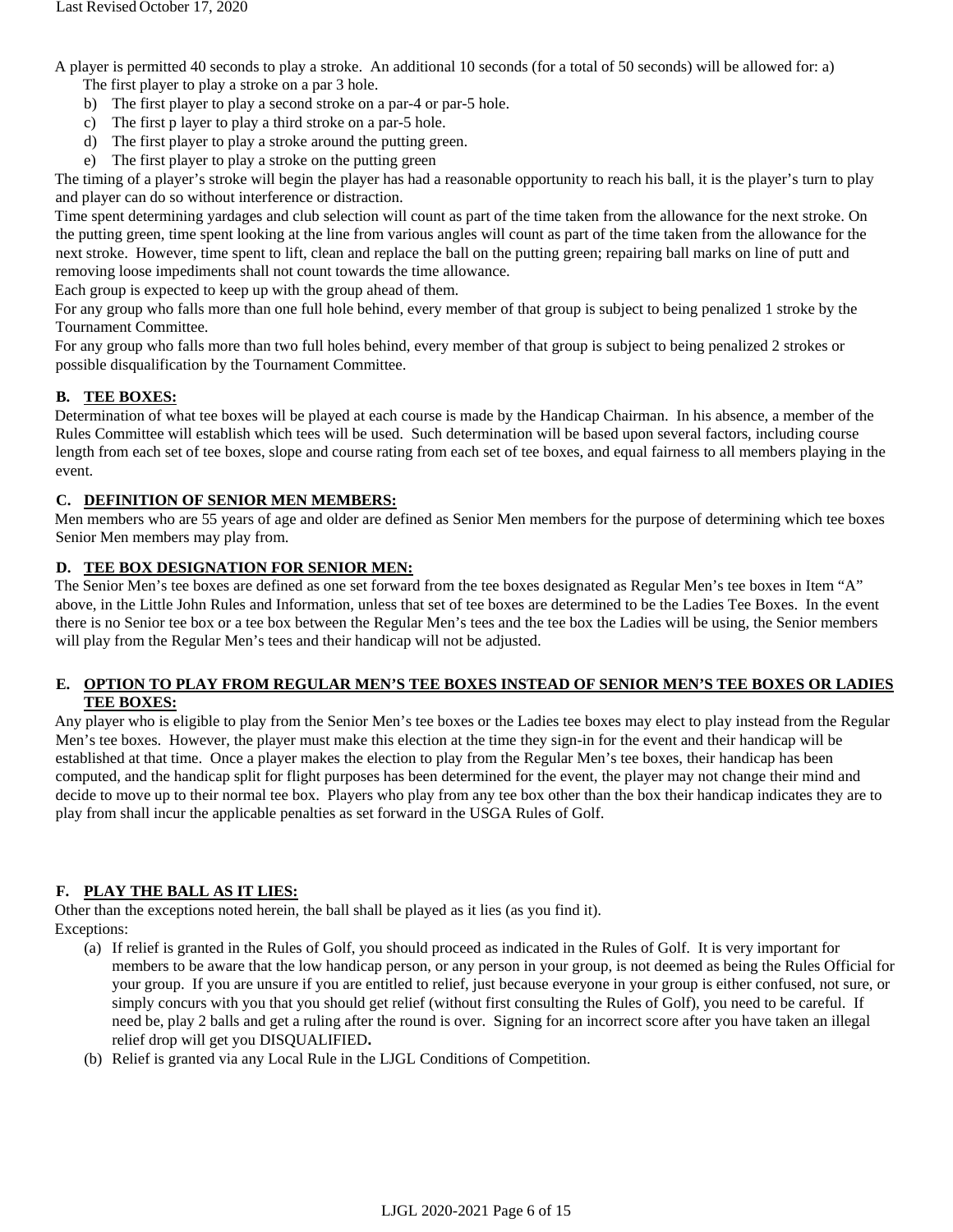#### **G. Little John Golf League – Local Rules as permitted by USGA Rules of Golf Committee Procedures:**

#### **1. CRACKS IN THE EARTH – Local Rule:**

Many courses we will play, especially in the hot dry summer months, have large cracks in the earth. If a player's ball comes to rest in, or upon, a crack in the earth and the ball is not in a penalty area, the player may take relief by dropping as close to the original spot but no closer to the hole which give relief from the ball being in a crack in the earth. The ball when dropped must first strike a part of the course general area. The ball must be found. It cannot be assumed the ball is in a crack.

#### **2. AERATION HOLES – Local Rule:**

A ball in the General Area that comes to rest in or on an aeration hole may be lifted without penalty, cleaned and dropped, as near as possible to the spot where it lay but not nearer the hole. The ball when dropped must first strike a part of the course.

#### **3. LIFT, CLEAN AND REPLACE – Local Rule:**

In order for this local rule to be in effect for any LJGL event, the round must start this way. If the golf course has mandated Cart Path Only (CPO) prior to the commencement of the tournament and prior to the first group having teed off, "Lift, Clean and Replace general area except in Penalty areas" shall be in effect for the entire round, regardless of the status of CPO during the round.

If the round does not start out with this local rule in effect, it shall not be in effect even if CPO is mandated.

Exception: A player may NOT take relief under this Rule if (a) it is clearly unreasonable for him to make a *[stroke](https://urldefense.proofpoint.com/v2/url?u=http-3A__www.usga.org_workarea_linkit.aspx-3Flinkidentifier-3Did-26itemid-3D14253-23Stroke&d=CQMFAg&c=oTZJxWjXA97U5efbDJZGEg&r=-fqJqrI2zFMi1eQvjG8E16wBFStnm2H1uluIl8uPwmM&m=Xuyb_yoy3W_gBvJFaDp7b46AafhyqyZeSFg2sg_ZmcA&s=zMz8SOy5Pdmcy2o7jjjwcRs84RE73HlY4zj4LhdNOmc&e=)* because of interference by anything other than an *[abnormal ground condition](https://urldefense.proofpoint.com/v2/url?u=http-3A__www.usga.org_workarea_linkit.aspx-3Flinkidentifier-3Did-26itemid-3D14253-23AbnormalGroundConditions&d=CQMFAg&c=oTZJxWjXA97U5efbDJZGEg&r=-fqJqrI2zFMi1eQvjG8E16wBFStnm2H1uluIl8uPwmM&m=Xuyb_yoy3W_gBvJFaDp7b46AafhyqyZeSFg2sg_ZmcA&s=iC-UOxzc1SuNr6ItN41bA6Ao-7Dyy9DO10S80CEs1BU&e=)*[s](https://urldefense.proofpoint.com/v2/url?u=http-3A__www.usga.org_workarea_linkit.aspx-3Flinkidentifier-3Did-26itemid-3D14253-23AbnormalGroundConditions&d=CQMFAg&c=oTZJxWjXA97U5efbDJZGEg&r=-fqJqrI2zFMi1eQvjG8E16wBFStnm2H1uluIl8uPwmM&m=Xuyb_yoy3W_gBvJFaDp7b46AafhyqyZeSFg2sg_ZmcA&s=iC-UOxzc1SuNr6ItN41bA6Ao-7Dyy9DO10S80CEs1BU&e=) or (b) interference by an *[abnormal ground condition](https://urldefense.proofpoint.com/v2/url?u=http-3A__www.usga.org_workarea_linkit.aspx-3Flinkidentifier-3Did-26itemid-3D14253-23AbnormalGroundConditions&d=CQMFAg&c=oTZJxWjXA97U5efbDJZGEg&r=-fqJqrI2zFMi1eQvjG8E16wBFStnm2H1uluIl8uPwmM&m=Xuyb_yoy3W_gBvJFaDp7b46AafhyqyZeSFg2sg_ZmcA&s=iC-UOxzc1SuNr6ItN41bA6Ao-7Dyy9DO10S80CEs1BU&e=)* would occur only through use of an unnecessarily abnormal *[stance](https://urldefense.proofpoint.com/v2/url?u=http-3A__www.usga.org_workarea_linkit.aspx-3Flinkidentifier-3Did-26itemid-3D14253-23Stance&d=CQMFAg&c=oTZJxWjXA97U5efbDJZGEg&r=-fqJqrI2zFMi1eQvjG8E16wBFStnm2H1uluIl8uPwmM&m=Xuyb_yoy3W_gBvJFaDp7b46AafhyqyZeSFg2sg_ZmcA&s=hG6ceT8UiL_XOgZHJoCw21vW5LRBu5DGkCDbwkdPRL4&e=)*[,](https://urldefense.proofpoint.com/v2/url?u=http-3A__www.usga.org_workarea_linkit.aspx-3Flinkidentifier-3Did-26itemid-3D14253-23Stance&d=CQMFAg&c=oTZJxWjXA97U5efbDJZGEg&r=-fqJqrI2zFMi1eQvjG8E16wBFStnm2H1uluIl8uPwmM&m=Xuyb_yoy3W_gBvJFaDp7b46AafhyqyZeSFg2sg_ZmcA&s=hG6ceT8UiL_XOgZHJoCw21vW5LRBu5DGkCDbwkdPRL4&e=) swing or direction of play.

If the exception to this local rule criteria has not been met, the player is entitled to lift the ball, clean the ball, and put the ball back (Replace) as nearly as possible to where it originally lay. If the ball was embedded, the hole where the ball was embedded may be repaired before replacing (do not drop) the ball. REPLACE DOES NOT MEAN MOVE THE BALL A CLUB LENGTH OR SCORECARD LENGTH. The intent of this local rule is to prevent the player from having to hit a ball which has mud adhering to it, not to improve the lie of the ball. If the ball is in Casual Water, then the player should proceed under Rule 16 for a ball in an abnormal ground condition.

#### **4. PROVISIONAL BALL FOR A BALL THAT MAY BE IN A PENALTY AREA – Local Rule:**

In a situation where a ball may be in a penalty area of such character that, if the original ball is not found, it is known or virtually certain that it IS in the penalty area and trying to determine the fact that it is would unduly delay play, player may play a provisional ball under any options granted in Rule 17.

In order to invoke this Local Rule (Committee Procedure 8B-3), the following applies:

First, the player must announce to his/her playing partners the intent of playing a provisional ball prior to doing so.

If the original ball is found OUTSIDE the penalty area, the provisional ball is to be abandoned and play must continue with the original ball.

If the original ball is found in the penalty area, the player may either play the original ball as it lies or continue play with the ball played provisionally under Rule 17.

If the original ball is not found or identified within the three-minute search period, the player must continue with the ball played provisionally.

PENALTY FOR BREACH OF LOCAL RULE: Two Strokes

#### **5. MARGINS OF A Penalty Area NOT MARKED – Local Rule:**

Not all courses are marked to USGA guidelines. In the absence of stakes or painted lines defining the margins of a penalty area, (1) The margin is defined to be the natural limits of the penalty area, i.e. where the ground breaks down to form the depression containing the water. (2) The penalty area is to be played as a Lateral penalty area.

#### **6. AREAS OF GOLF COURSE NOT MOWN NOR MAINTAINED – Local Rule:**

According to USGA Rules of Golf Committee Procedures, LJGL deems that any area of the golf course, not otherwise marked nor deemed to be out of bounds, that is not mown or maintained will be played as a lateral penalty area. We play golf courses that have high natural/native grass areas that the golf course does not mow or maintain. We also play golf courses where there are dense woods, marshy areas, deep underbrush, and such alongside the fairways and sometimes between fairways that are not mown or maintained by the golf course but are inside the boundary lines of the golf course. Thus, any areas within the boundaries of the golf course (not OB), that are not mown nor maintained are to be played as a Red Staked Penalty Area (Lateral penalty area), unless there are other stakes or margin lines indicating otherwise.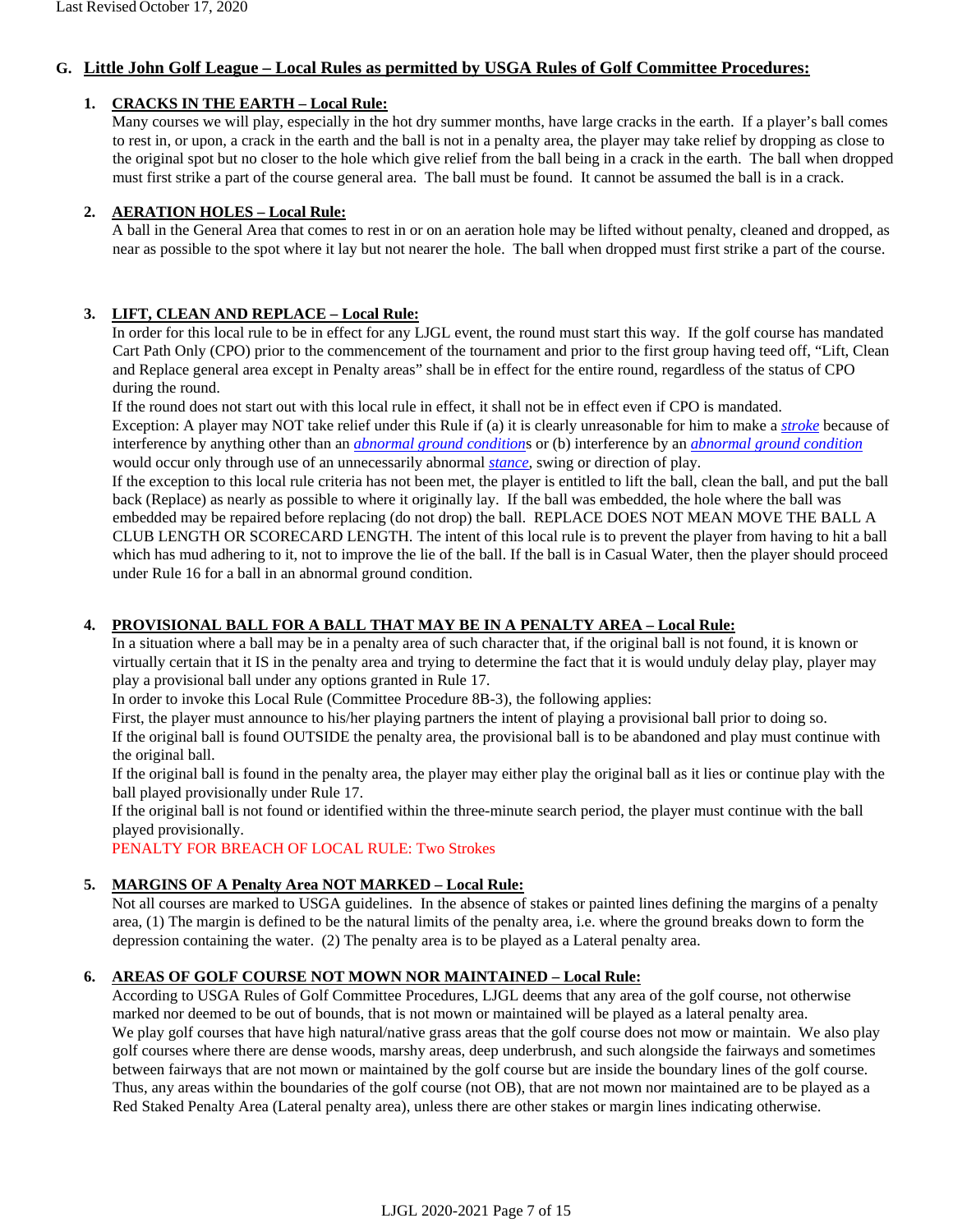#### **7. RELIEF FROM LATERAL PENALTY AREA ON OPPOSITE OF PENALTY AREA– Local Rule:**

Per Committee Procedure 8E, player make take relief for a ball that is lying in or on a lateral penalty area on the opposite side of the penalty area at a point which is equidistant to the pin from the point of entry into the penalty area.

#### **8. BUNKERS – HOW TO PROCEED IF YOU BALL LIES IN A BUNKER – Local Rule:**

If you ball lies in a bunker, you may lift your ball, rake the bunker and replace your ball without penalty.

#### **9. HOG/PIG DAMAGE – Local Rule:**

In the general area, areas of damage caused by "hogs/pigs" are to be treated as ground under repair from which relief is allowed under rule 16.1b. .

#### **10. OUT OF BOUNDS– Local Rule:**

When a player's ball has not been found and is known or virtually certain to be out of bounds, the player may proceed as follows rather than proceeding under stroke and distance.

For two penalty strokes, the player may take relief by dropping the original ball or another ball in this relief area (see Rule 14.3):

Two Estimated Reference Points:

- a. Ball Reference Point: The point where the original ball is estimated to have:
	- Last crossed the edge of the course boundary to go out of bounds.
- b. Fairway Reference Point: The point of fairway of the hole being played that is nearest to the ball reference point, but is not nearer the hole than the ball reference point.

Size of relief area based on these reference points: Anywhere between

- A line from the hole through the ball reference point (and within two club-lengths to the outside of that line), and
- A line from the hole through the fairway reference point (and within two club-lengths to the fairway side of that line).

Limits on Location of Relief Area:

- Must be in the general area, and
- Must not be nearer the hole than the ball reference point.

#### **11. RELIEF FROM IMMOVABLE OBSTRUCTIONS CLOSE TO PUTTING GREEN – Local Rule:**

Relief from interference by an immovable obstruction may be taken under Rule 16.1,

In addition, if a ball lies off the putting green, but not in a penalty area and an immovable obstruction on or within two clublengths of the putting green and within two club-lengths of the ball intervenes on the line of play between the ball and the hole, the player may take relief as follows:

The ball must be lifted and dropped at the nearest point to where the ball lay that (a) is not nearer the *[hole](http://www.usga.org/workarea/linkit.aspx?linkidentifier=id&itemid=14253#Hole)*, (b) avoids intervention and (c) is not in a *[penalty](http://www.usga.org/workarea/linkit.aspx?linkidentifier=id&itemid=14253#Hazards) area* [o](http://www.usga.org/workarea/linkit.aspx?linkidentifier=id&itemid=14253#Hazards)r on a *[putting green.](http://www.usga.org/workarea/linkit.aspx?linkidentifier=id&itemid=14253#PuttingGreen)* The ball may be cleaned when lifted.

Relief under this Rule is also available if the player's ball lies on the *[putting green](http://www.usga.org/workarea/linkit.aspx?linkidentifier=id&itemid=14253#PuttingGreen)* [a](http://www.usga.org/workarea/linkit.aspx?linkidentifier=id&itemid=14253#PuttingGreen)nd an immovable *[obstruction](http://www.usga.org/workarea/linkit.aspx?linkidentifier=id&itemid=14253#Obstructions)* within two club lengths of the *[putting green](http://www.usga.org/workarea/linkit.aspx?linkidentifier=id&itemid=14253#PuttingGreen)* [i](http://www.usga.org/workarea/linkit.aspx?linkidentifier=id&itemid=14253#PuttingGreen)nterferes on his *[line of putt.](http://www.usga.org/workarea/linkit.aspx?linkidentifier=id&itemid=14253#LineofPutt)* [T](http://www.usga.org/workarea/linkit.aspx?linkidentifier=id&itemid=14253#LineofPutt)he player may take relief as follows:

The ball must be lifted and placed at the nearest point to where the ball lay that (a) is not nearer the *[hole](http://www.usga.org/workarea/linkit.aspx?linkidentifier=id&itemid=14253#Hole)*[,](http://www.usga.org/workarea/linkit.aspx?linkidentifier=id&itemid=14253#Hole) (b) avoids intervention and (c) is not in a *[penalty area.](http://www.usga.org/workarea/linkit.aspx?linkidentifier=id&itemid=14253#Hazards)* The ball may be cleaned when lifted.

#### **H. PRACTICE PUTTING ON GREEN AFTER COMPLETION OF PLAY OF A HOLE:**

LJGL has the right under USGA Rules of Golf Committee Procedures to restrict practice putting on a green by a player after the player has completed the hole. LJGL elects not to impose this restriction as a local rule. However, we strongly urge players not to do this. And, if a player does practice putting on the green just completed and the result is undue delay of the round or is preventing the group behind from hitting their shots, he can be penalized under Rule 1.2. As a rule of thumb…just don't do it.

#### **I. CHANGING BALLS DURING THE PLAY OF A HOLE:**

Although the One Ball Rule is not in effect for LJGL events, players are not permitted to change balls during the course of play of individual holes, unless the original ball is lost or becomes unfit for play. See Rule 4.2. The penalty for changing balls during the play of the hole unless permitted is 2 strokes. Rule 14.2 does allow when dropping in a relief area the option of changing balls.

#### **J. CLEANING YOUR BALL:**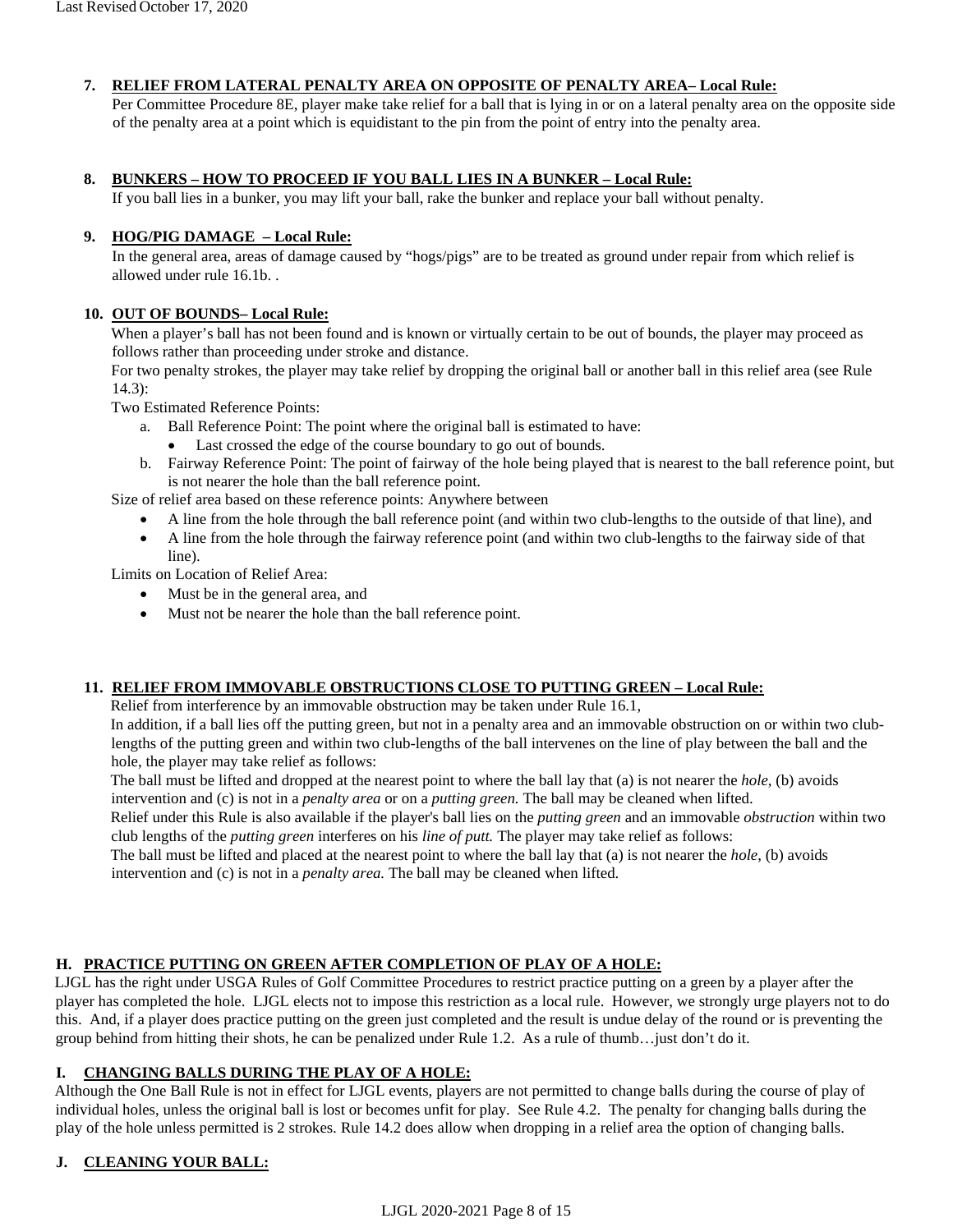Other than the exceptions noted herein, generally a ball may be cleaned anytime it can legally be lifted, i.e. from the putting surface, removal from casual water, removal from a drainage ditch, etc. Exceptions where a ball CANNOT be cleaned when legally lifted can be found in Rule 14.2c….(a) To determine if ball is unfit for play; (b) For identification, in which case ball may be cleaned only to the extent necessary for identification; or (c) Because ball is interfering with or assisting play of another player (d) to see if it lies in a condition in which relief is allowed.

#### **K. PUTTS:**

"NO GIMME'S"…each player must complete the hole by putting their ball into the hole. Picking the ball up or failure to hole out shall result in either penalty stroke(s) or disqualification as stipulated in the Rules of Golf.

#### **L. OUT OF BOUNDS MARKERS, POSTS, AND FENCES – YOU DO NOT GET RELIEF:**

The Rules of Golf do not grant relief from anything that denotes OUT OF BOUNDS (OB). This includes property fences, fences separating residential property from golf course property, OB stakes, or any other item that denotes OB. Player may elect to take relief under the unplayable ball rule but such action will result in a penalty situation.

#### **M. BALL DROP AREA / ABSENCE OF A BALL DROP AREA:**

If a ball drop area is available to you, you may use it or replay from where the original shot was played. HOWEVER, in the absence of a BALL DROP AREA designated and marked by the Golf Course or an area designated by the League Tournament Committee, you, and other members of your group, may not deem that a hole should have a ball drop area and simply drop your ball somewhere that provides a safer next shot. This constitutes playing from the wrong place and most probably will get a player DQ'd along with the members of that group for agreeing to waive the rules or for attesting an incorrect score card. OVERLOOKING A PENALTY INCURRED BY SOMEONE ELSE IN YOUR GROUP OR RECORDING AN INCORRECT SCORE FOR THE PLAYER CAN RESULT IN YOUR OWN DISQUALIFICATION:

Each player has a responsibility to "protect the field" and if you know a person has violated a rule, you must call it. Players do not have the right to waive the rules, agree to waive the rules, or simply ignore that someone has broken a rule. Signing a player's scorecard as the "scorer". also known as "marker", and knowing that you have not added penalty strokes to the players score can get you DQ'd also.

Each player should be aware of the following 2 situations. These are taken directly from the USGA Rules of Golf decisions…. **Rule 3.3b(1)/1 – Marker Should Be Disqualified if He or She Knowingly Certifies a Wrong Score For Another Player** 

If a *[marker](http://www.usga.org/content/usga/home-page/rules/rules-2019/rules-of-golf/definitions.html#marker)*[,](http://www.usga.org/content/usga/home-page/rules/rules-2019/rules-of-golf/definitions.html#marker) who is a player, knowingly certifies a wrong score for a hole (including a hole score that does not include a penalty that the *[marker](http://www.usga.org/content/usga/home-page/rules/rules-2019/rules-of-golf/definitions.html#marker)* knew the player received on that hole), the *[marker](http://www.usga.org/content/usga/home-page/rules/rules-2019/rules-of-golf/definitions.html#marker)* [s](http://www.usga.org/content/usga/home-page/rules/rules-2019/rules-of-golf/definitions.html#marker)hould be disqualified under [Rule 1.2a](http://www.usga.org/content/usga/home-page/rules/rules-2019/rules-of-golf/rule-1.html#Rule%201.2a) (Serious Misconduct).

#### **N. LOCAL RULES PARTICULAR TO THE COURSE BEING PLAYED:**

Little John Golf League may establish "Local Rules" particular to a given golf course. These "Local Rules" will be posted on the Little John website and members shall be notified of those Local Rules at the event prior to play. If there are Local Rules for a course, a copy of the Local Rules in affect for the tournament to be played will be available for review at the Sign-in table

#### **O. FLIGHTS AND HOW FLIGHTS ARE DETERMINED FOR THE EVENT:**

League events will be divided into 2 flights for purposes of determining winners. The determining of flights will not be done whereby a predetermined group of handicaps constitutes each flight. Flights will be determined at each event and it will be based upon the number of players and their handicap index. The number of players in the event (excluding Special Flight players and guests) will be divided by 2. One half of the players should be in the A flight and one half in the B flight. There should never be more than one player more in either flight.

#### **P. OFFICIAL TOURNAMENT SCORECARDS:**

USGA rules will apply. However due to the severity revolving around inaccuracy of scorecards and the penalties resulting from inaccurate scorecards, the following information is provided. It is intended to answer questions as to League Rules established about scorecards and penalties resulting from inaccurate scorecards. This information is based upon USGA Rules of Golf Committee Procedures and USGA Rules of Golf Rule 3.3

#### **a. EACH PLAYER MUST HAVE AN OFFICIAL SCORECARD.**

- **b. YOU ARE NOT ALLOWED TO KEEP YOUR OWN SCORE ON YOUR OFFICIAL SCORECARD.**
- **c. YOUR MARKER, AKA SCORER, MUST SIGN YOUR OFFICIAL SCORECARD AND SO MUST YOU.**
- **d. WHEN IS A PLAYER'S CARD OFFICIALLY RETURNED (TURNED-IN)?**

WHEN THE CARD IS GIVEN TO ONE OF THE TOURNAMENT COORDINATOR, OR HIS DESIGNEE, DURING THE SCORING PROCESS WITH 2 SIGNATURES ON THE CARD. For this reason, the League cautions the players not to sign their scorecard unless they are sure it is totally correct. Please note, since we do not have a "scoring tent" situation, once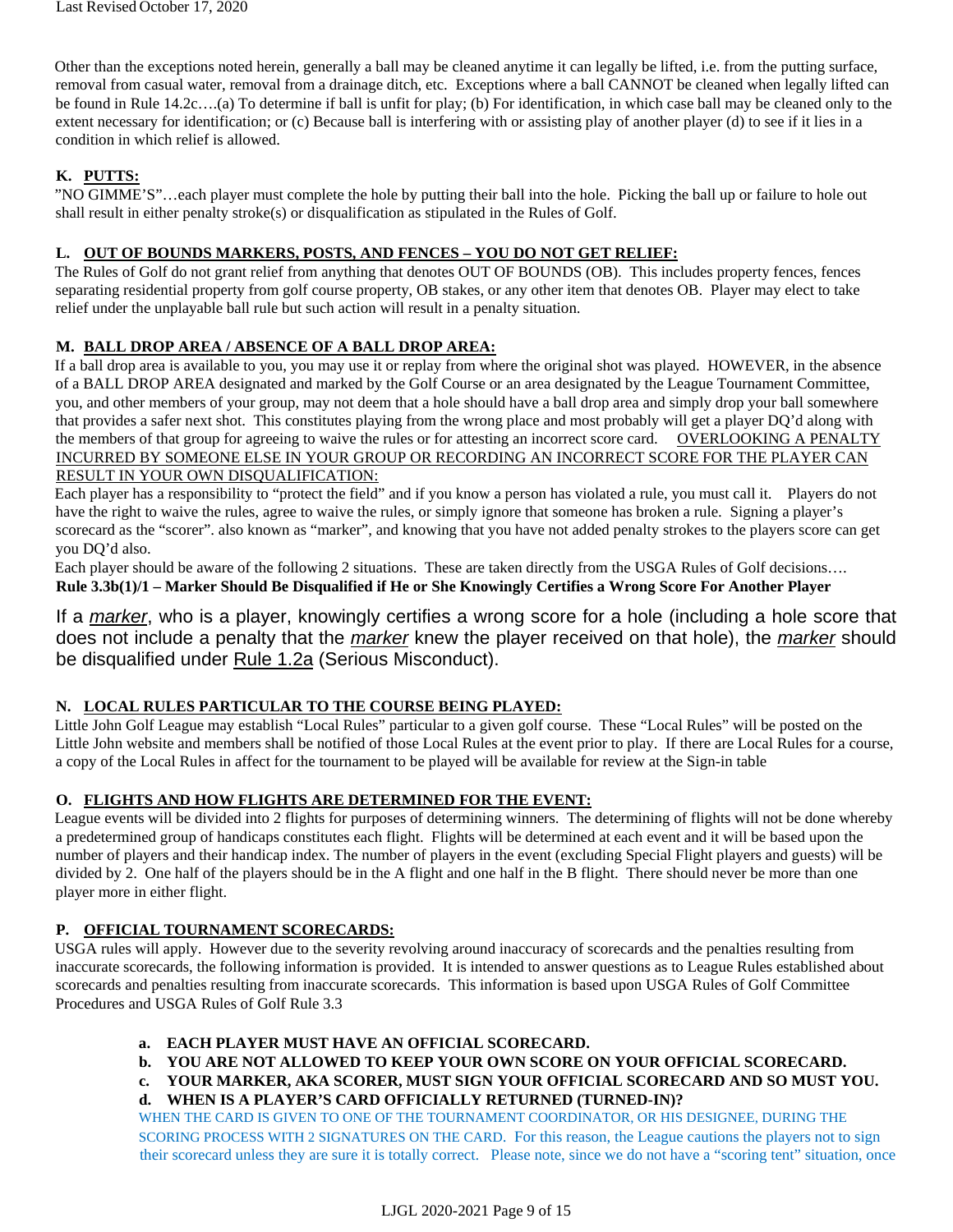the card is turned in…it is official, regardless of whether the player is still in the area or not as all the players typically are still there. USGA Rules of Golf Committee Procedures allows LJGL to establish this condition.

- **e. TO WHOM SHOULD THE OFFICIAL SCORECARDS BE TURNED IN?** TOURNAMENT COORDINATOR, or his designee.
- **f. CAN SOMEONE ELSE TURN IN A PLAYER'S OFFICIAL SCORECARD?**

YES. For this reason, the League once again cautions players not to sign their card unless they have verified that the scores are correct hole by hole.

- **g. ONCE A SCORECARD HAS BEEN OFFICIALLY TURNED IN, UNDER THE DEFINITION ABOVE FOR OFFICIALLY TURNED IN, CAN THE SCORECARD BE ALTERED BY THE PLAYER?**  NO
- **h. WHAT HAPPENS IF A SCORE** *HIGHER* **THAN THE SCORE ACTUALLY MADE ON ONE OR MORE HOLES IS WRITTEN INCORRECTLY ON THE OFFICIAL SCORECARD AND IS NOT CORRECTED BEFORE THE PLAYER SIGNS AND RETURNS THE SCORECARD?**

THE INCORRECT SCORE WILL STAND FOR THAT HOLE OR HOLES. (See USGA Rule 3.3).

**i. WHAT HAPPENS IF A SCORE** *LOWER* **THAN THE SCORE ACTUALLY MADE ON ONE OR MORE HOLES IS WRITTEN INCORECTLY ON THE OFFICIAL SCORECARD AND IS NOT CORRECTED BEFORE THE PLAYER SIGNS AND RETURNS THE SCORECARD?** 

PLAYER IS DISQUALIFIED (See USGA Rule 3.3).

**j. IF A PLAYER IS DISQUALIFIED FOR TURNING IN AN INCORRECT SCORECARD, IS HE DISQUALIFIED FROM ALL FACET OF THE COMPETITION?** 

NO, while he is disqualified from the Net Competition, he is still eligible for the Birdie and Closest to the Pin competitions.

IT IS EXTREMELY IMPORTANT FOR THE PLAYER TO ASSURE THAT HE HAS A TOTAL SCORE ON HIS SCORECARD. WITHOUT A TOTAL SCORE, THE TOURNAMENT COMMITTEE HAS NOTHING TO VALIDATE THE HOLE BY HOLE SCORES TOTALS TO. NOT EVERYONE WRITES LEGIBLY.

**k. WHAT SHOULD THE PLAYER DO IF HE IS NOT IN AGREEMENT WITH A SCORE OR SCORES RECORDED ON THE OFFICIAL SCORECARD BY HIS/HER MARKER?** 

Most importantly – the PLAYER should not sign the scorecard. The situation should be brought to the attention of the League Officers in the presence of the Marker and as many members of the Player's group as possible. The League Officers are the Tournament Committee and will offer a decision. Only after a decision is reached should the player sign the official scorecard.

#### **Q. NUMBER OF NET PLACE WINNERS PER FLIGHT:**

For all regular tournament events, other than the League Championship, payout will be for  $1<sup>st</sup>$ ,  $2<sup>nd</sup>$  and  $3<sup>rd</sup>$  places in 2 flights as per the "REGULAR EVENT PAYOUT SCHEDULE" included in this document. Exceptions to this rule are as follows. For the League Championship, the number of places paid shall be no less than 3 per flight but may include the entire field.

#### **R. TIE OF NET SCORE:**

In the event of a tie for one, or more, of the places being paid, the flight place winners will be determined by a "net score" scorecard playoff starting with the #1 handicap hole until the tie is broken. In the event the tournament is held on a course that has multiple 9's resulting in a number one handicap hole for each 9, the handicap hole number will be determined using the table found below.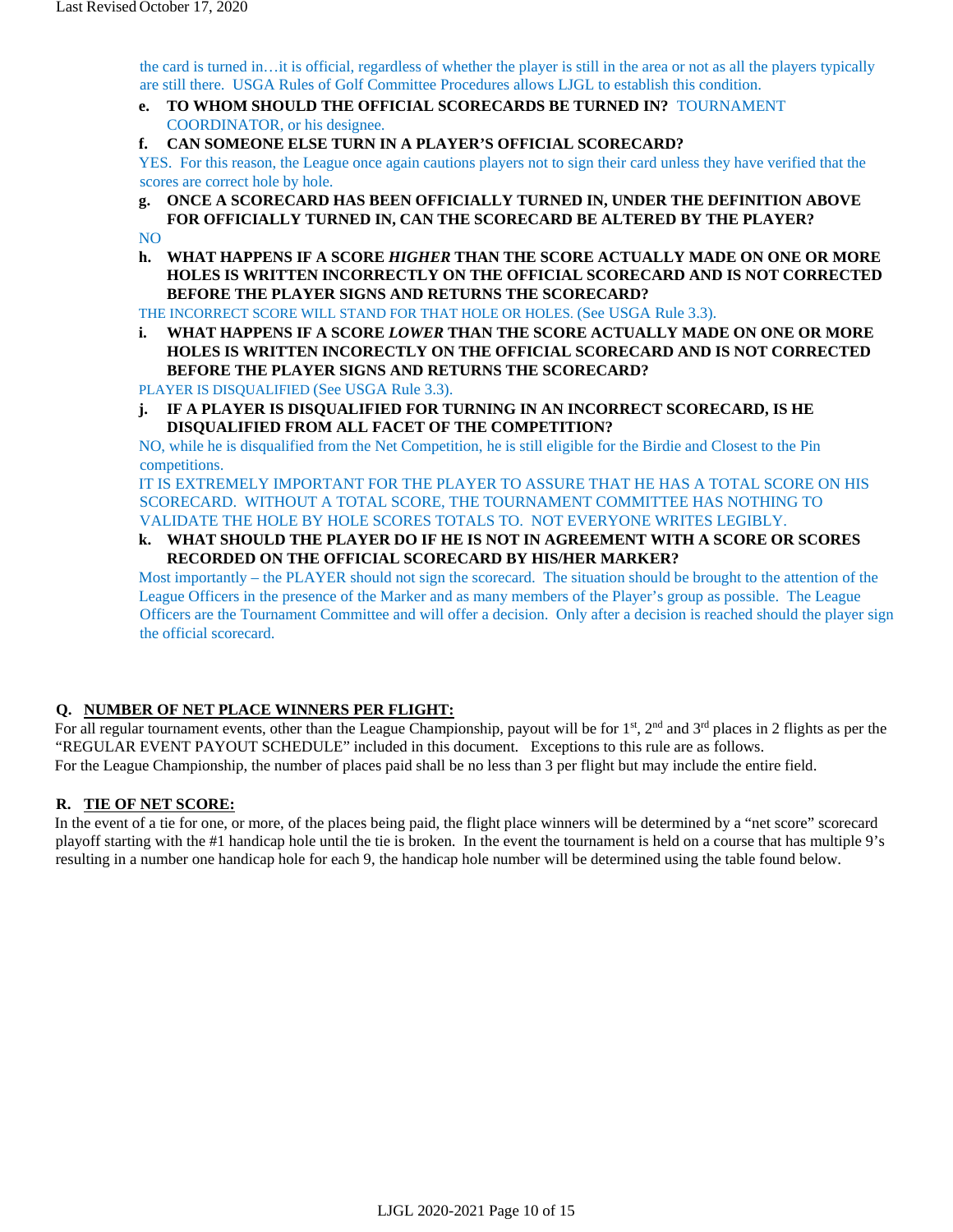#### **League Championship:**

In the League Championship, "net score" scorecard playoffs will be used to determine the winner for each Flight place winner. Scorecard playoff will determine the winners for the remaining Flight place positions. Scorecard playoff for the League Championship will begin on the #1 handicap hole of the course played the first day. In the event the tournament is held on a course that has multiple 9's resulting in a number one handicap hole for each 9, the handicap hole number will be determined using the table found below.

| Front 9 handicap hole | <b>Tournament handicap hole</b> | <b>Back 9 handicap hole</b> | <b>Tournament handicap hole</b> |
|-----------------------|---------------------------------|-----------------------------|---------------------------------|
|                       |                                 |                             |                                 |
|                       |                                 |                             |                                 |
|                       |                                 |                             |                                 |
|                       |                                 |                             |                                 |
|                       |                                 |                             | 10                              |
|                       |                                 |                             | 17                              |
|                       | IJ                              |                             | 14                              |
|                       | 15                              |                             | I٨                              |
|                       |                                 |                             | 18                              |

#### **S. AWARDING OF PRIZES:**

At the close of every tournament, the prize's won will be awarded, and the books will be closed on that tournament event. If a player has any issue with the awarding of the prizes for that event, any such issue is to be cleared at the event. Once the prizes are awarded and participants have left the golf course, the books on that event are closed and all decisions made are final. The exception to this rule is the League Championship. Due to the fact that the field will get prizes, we will hold the books open on the League Championship for 2 weeks, thus time does not permit the books to be closed on this event before leaving the golf course.

#### **T. RULE QUESTIONS OR DISPUTES:**

Rules Committee and the use of the current USGA Rules of Golf handbook will settle all rules questions or disputes. In the event a rules situation occurs during the course of play and the player is unsure how to proceed or there is a disagreement between the player and his fellow competitors, the player should play a second ball, record score made on both balls, DO NOT sign or attest the scorecard. Once play is completed, the player and his group of fellow competitors shall present the situation to the Rules Committee who will make the final determination as to the proper score to record. Then the scorecard can be signed and attested

#### **ADDITIONAL LITTLE JOHN GOLF LEAGUE INFORMATION AND RULES**

#### **1: TOURNAMENT FEE FOR SPECIAL FLIGHT PLAYERS**

Players who participate in Little John one-day events in the Special Flight category will pay a fee for the event reduced by \$15. Players who participate in Little John two-day events in the Special Flight category will pay a fee for the event reduced by \$30.

#### **2: LEAGUE SPONSORED OPTIONAL GROSS/NET SKINS GAME**

The League sponsors an optional skins game. It is a combination Gross and Net skins game. The cost to enter the skins game competition is \$20 which gets divided evenly (\$10 each) into the Gross pot and the Net pot. The skins game is not open to guests who have not committed to join the League. It is straight skins competition where the winner of each hole is the person with the lowest score (gross in the Gross game and Net in the Net game) on that hole who is participating in the skin game. There are no carry-overs. Skins pot is divided by the number of holes won to determine the dollar amount won for each skin won.

#### **3: INSUFFICIENT FUNDS CHECK(S) FROM LEAGUE MEMBERS/GUESTS**

In the event a League member or guest gives to Little John Golf League a check in payment of any dues or fees and that check is returned by the bank for insufficient funds, the member or guest will not be allowed to play in any further League events until he/she pays the League, in full, the amount of the check plus any bank charges associated with the returned check.

#### **4: ELIGIBILITY FOR END OF THE YEAR 2-DAY LEAGUE CHAMPIONSHIP**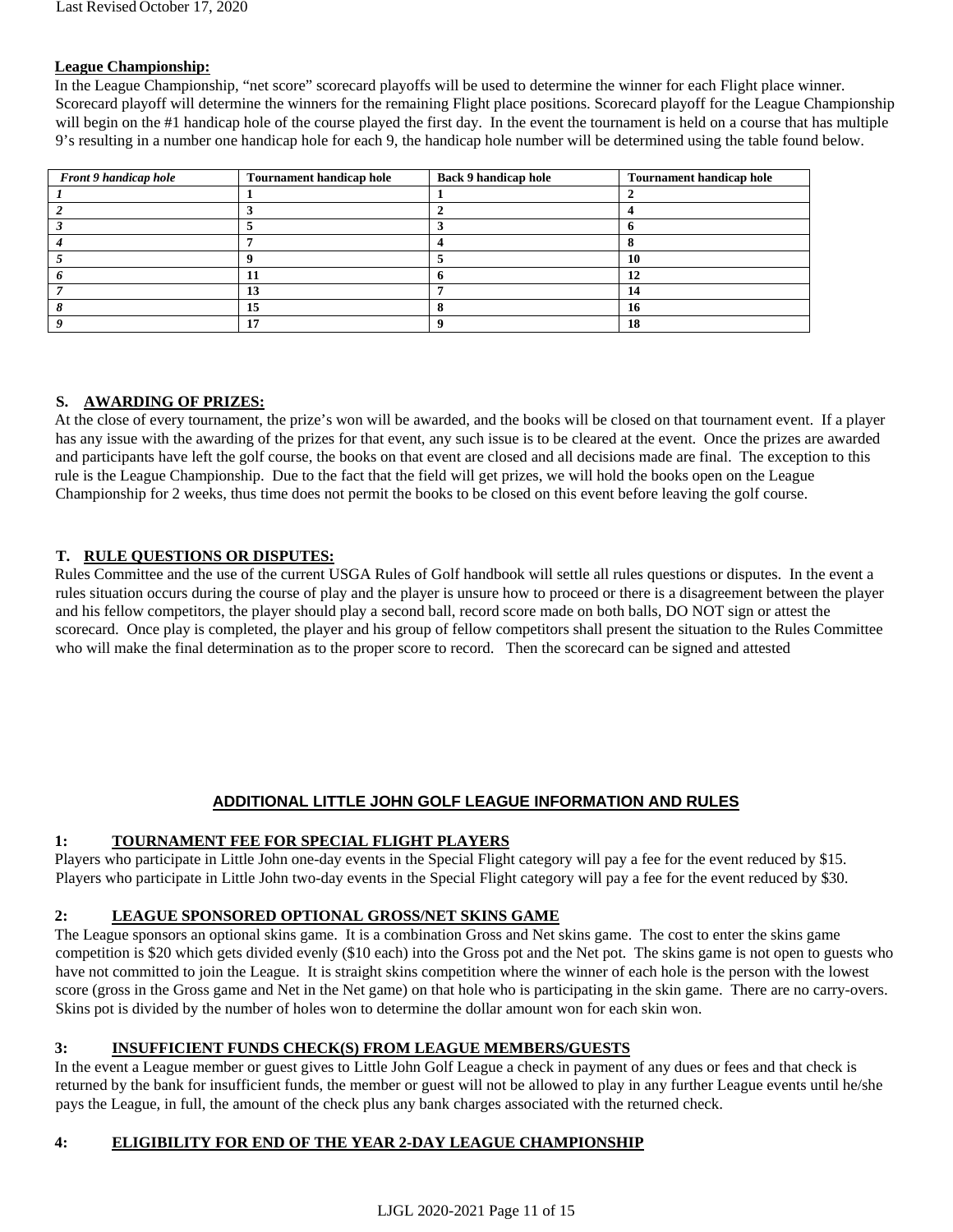There are 3 requirements for eligibility to play for place prizes in the League Championship. First, the member must have an established official USGA handicap. Second, the member must have paid his/her full \$65 dues. Third, the member must have played in at least 10 of the events in the season between the event where he/she joined/renewed their membership in the league and the League Championship. If an individual joins LJGL and pays \$65 dues with 10 remaining.

| Little John events remaining | Player must play      |
|------------------------------|-----------------------|
|                              |                       |
|                              |                       |
|                              |                       |
| Less than 8                  |                       |
| Less than 6                  | <b>Cannot Compete</b> |

#### **5: LIMITED PARTICIPATION IN LEAGUE CHAMPIONSHIP**

Anyone who has not fulfilled all the requirements to play in the 2-day League Championship, may still play in a limited capacity. If the player has an established USGA handicap but did not meet the number of rounds played requirements, that player may play and pay the "special flight" rate to compete. He/she would be eligible to play for everything but the place prizes.

If the player does not have an established USGA handicap, he or she can play in the League Championship in the "Guest" category and is not eligible to compete for any of the prizes.

#### **6: HOLE-IN-ONE DURING TOURNAMENT PLAY**

A player carding a Hole-In-One during a Little John tournament round will be awarded an exemption from paying his/her tournament fees for the next 10 consecutive non-League Championship rounds. The player will still be responsible for any and all other fees, i.e., dues, green fees, skins fee, etc

#### **7: HOW PAIRINGS FOR 2DAY EVENTS ARE DETERMINED**

#### **First Day:**

First day of a 2 day event, pairings are via Blind Draw (see Tournament Pairing section for exceptions).

#### **Second Day:**

For the second day, pairings will be done in reverse with the leaders of each flight tee off in the last group of the day. The final pairing should consist of the 1<sup>st</sup> and 2<sup>nd</sup> place players of flight A and the 1<sup>st</sup> and 2<sup>nd</sup> place players of flight B. The next to last pairing should consist of the  $3^{rd}$  and  $4^{th}$  place players of flight A and the  $3^{rd}$  and  $4^{th}$  place players of flight B. Similar pairings will be made up until all players have been placed in a pairing. Anyone who is playing in the event who does not quality to be one of the net place winners shall be placed in the first tee time of the day. Determining of position is by net score for day one. In the event of net score ties on day one, later tee pairings will be made first upon lower of the gross scores for those tied and the by scorecard playoff (only if gross scores were tied also.

#### **INTERESTED IN BECOMING A LITTLE JOHN LEAGUE OFFICER TERM, ELECTION, PERKS & INFORMATION, DUTIES & RESPONSIBILITIES**

#### **WHO ARE THE OFFICERS OF LITTLE JOHN GOLF LEAGUE?**

Please refer to page 1 of this document

#### **WHAT IS THE LENGTH OF TERM FOR EACH OFFICE?**

All officer terms are one year.

#### **ARE THERE "TERM LIMITS" FOR THE OFFICERS?**

Not at this time.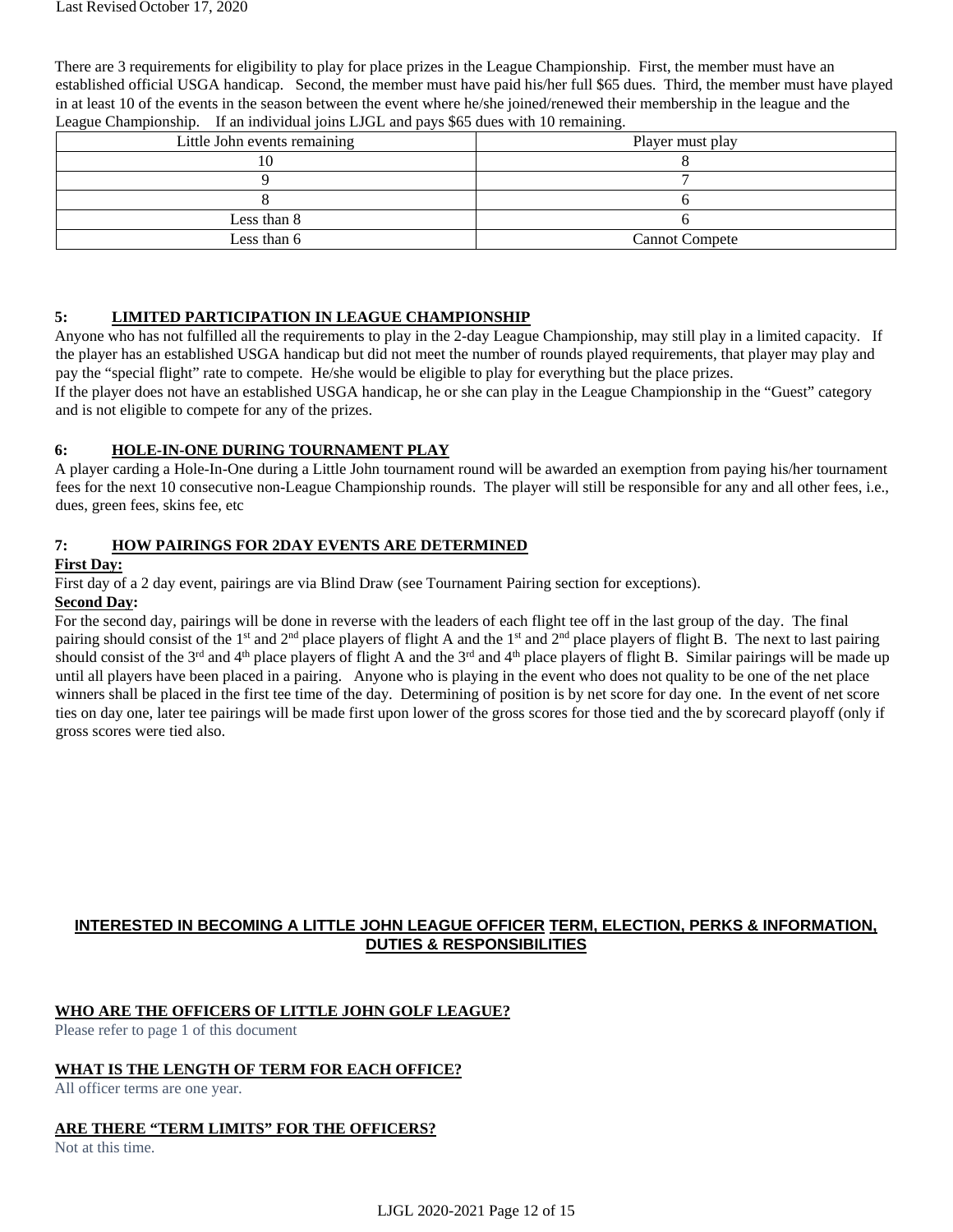#### **HOW ARE OFFICERS NOMINATED FOR ELECTION/RE-ELECTION?**

A nominating committee puts together a list of names for each office prior to the League Championship. Nominations for each office are also taken from the floor during the election process.

#### **HOW ARE LEAGUE OFFICERS ELECTED?**

By a vote of the membership in attendance on the final day of the League Championship.

#### **WHAT ARE THE OFFICES WITHIN LJGL?**

President, VP, Secretary/Treasurer, Handicap Chairman, Tournament Coordinator. All of these have voting rights.

#### **WHAT ARE THE DUTIES AND RESPONSIBILITIES OF EACH OFFICER?**

**President** – Officiates over all officer meetings; sends out email reminders to members and potential new members prior to each event; signs up members from their emails if the member does not sign up themselves for events; research avenues to solicit new members; using available golf member websites, contacts potential new members with information about LJGL; stays in contact with former members to encourage them to return to League; contacts current members who have not played with LJGL in several weeks; responsible for obtaining awards for League Championship; maintains and updates LJGL Rules and Information document as required.

**Vice President** – Responsibilities include: building the season event schedule; negotiates course rates (to include cart/green fee/ range balls) and books all tournament events; keeps website updated for all upcoming events including rates to charge; at least 4 weeks prior to each event shall contact the course to verify nothing has changed and our booking is still valid; notifies the course the week of our tournament what our headcount for the event will be; handles all "at course" issues that may arise related to rate, time of start, type of start, or any other issues that pertain to what was negotiated with the course at the time of booking; selects the nominating committee (2 members) who will nominate new officers for following season.

**Secretary/Treasurer** – Collects monies at tournament events; responsible for having cash on hand to perform the payout at tournament events; responsible for the payout of all monies at tournament events; responsible for payout monies for members who have left the course prior to event payout; responsible for accuracy of LJGL bank account and all banking activities; keeps website updated with financial information; pays all outstanding bills; determines the amount of place money payout for the League Championship event; determines the amount of payout for any special competitions held at any event; reviews all booking contracts. Responsible for providing an income statement for each event within 2 weeks of that event closing.

**Handicap Chairman** – Responsible for maintaining course/slope rating for all golf courses to be played during season on website; determines what tee boxes to use for each event; responsible for all communication with GHIN handicapping system including setting up of new members within GHIN; responsible for accuracy of handicaps used at each event.

**Tournament Coordinator** – Responsible for set up of the pairings for each tournament event; responsible for printing scorecards for each tournament event; maintains the proximity markers and tape measures used with the proximity markers; passes out the scorecards at each event once the player has paid his/her fees.

Assistant Secretary/Treasurer – this is a non-voting position. It is intended as a training position when the Secretary/Treasurer has indicated they will not serve as an officer in the future. It is not mandatory that this position be filled.

#### *If an officer cannot attend a tournament event, it is up to that officer to make sure that his/her responsibilities are covered leading up that League event and at the actual event.*

#### **DO THE OFFICERS PAY TOURNAMENT FEES FOR EACH EVENT?**

Yes, officers pay the same entry fee as do regular members at each event.

#### **WHAT INCENTIVE IS THERE TO BECOME AN OFFICER OF LJGL?**

As an incentive to get members to serve in League Officer Positions, the League offers the following incentive. If an officer holds a position for 10 months during any given League season, his/her dues will be waived by the League for the following season. An officer has the right to refuse the waiver of his/her dues and pay their own dues**.** 

## **REGULAR EVENT PAYOUT SCHEDULE**

LJGL 2020-2021 Page 13 of 15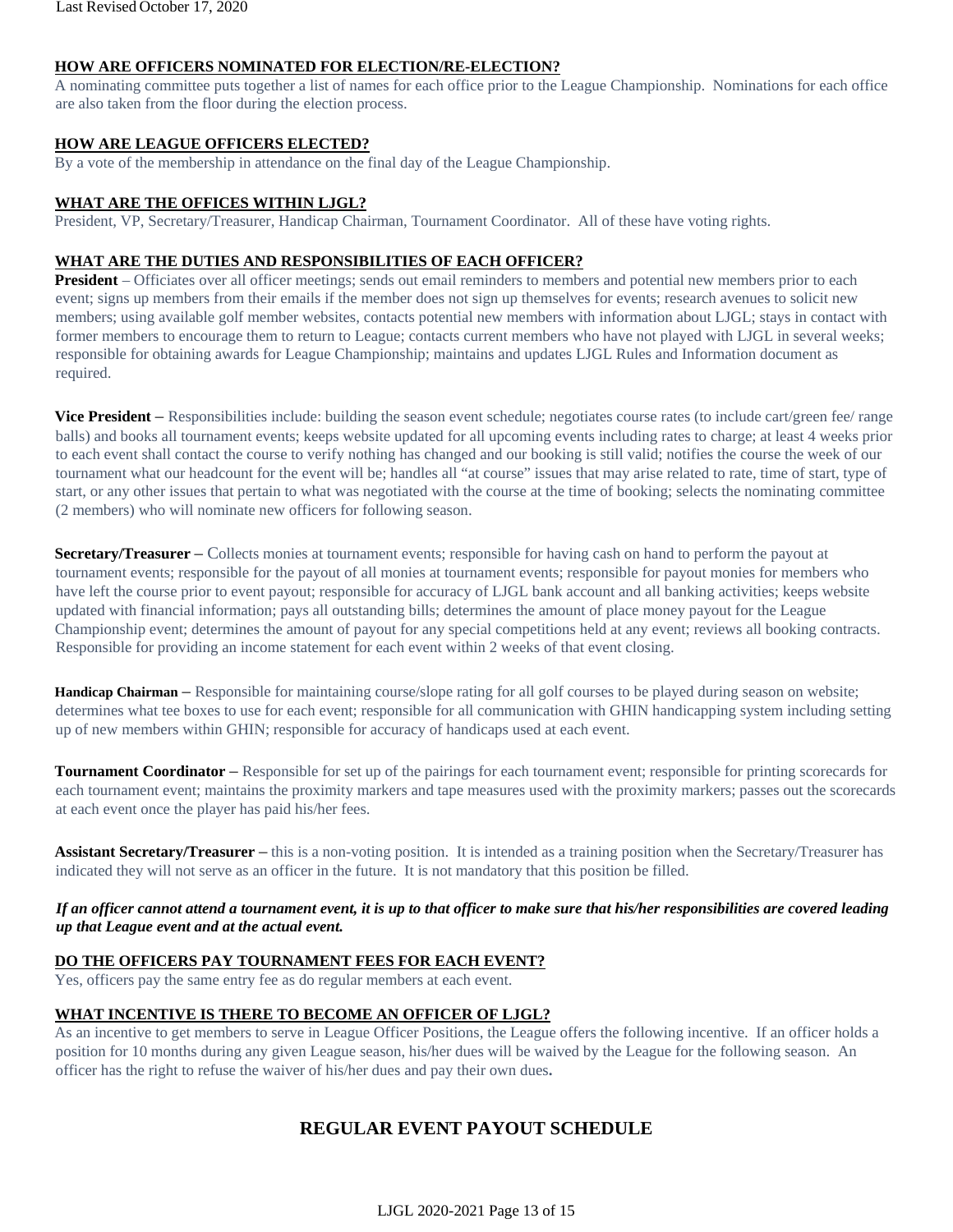|                                       |                  |                        |                    | "A" FLIGHT       |                  |         | "B" FLIGHT        |                  |                  |         |                           |                               |
|---------------------------------------|------------------|------------------------|--------------------|------------------|------------------|---------|-------------------|------------------|------------------|---------|---------------------------|-------------------------------|
| <b>Number</b><br>οf<br><b>Players</b> | \$15             | Total<br>for<br>payout | 1st                | 2nd              | 3rd              |         | 1st               | 2nd              | 3rd              |         | <b>Total of</b><br>Payout | Diff caused<br>by<br>rounding |
| 42                                    | $\overline{$15}$ | \$630                  | \$183              | \$91             | $\overline{$41}$ |         | \$183             | \$91             | $\sqrt{41}$      |         | \$630                     | \$0                           |
| 41                                    | \$15             | \$615                  | \$178              | \$89             | \$40             |         | \$178             | \$89             | \$40             |         | \$614                     | $-$1$                         |
| 40                                    | $\overline{$15}$ | \$600                  | \$174              | \$87             | \$39             |         | \$174             | \$87             | \$39             |         | \$600                     | $\sqrt[6]{}$                  |
| 39                                    | $\sqrt{$15}$     | \$585                  | \$170              | \$85             | \$38             |         | \$170             | \$85             | \$38             |         | \$586                     | $\overline{$1}$               |
| $\overline{38}$                       | $\sqrt{$15}$     | \$570                  | \$165              | $\overline{$83}$ | $\overline{$37}$ |         | \$165             | \$83             | $\overline{$37}$ |         | \$570                     | $\overline{60}$               |
| $\overline{37}$                       | $\sqrt{$15}$     | \$555                  | \$161              | \$80             | \$36             |         | \$161             | \$80             | \$36             |         | \$554                     | $-$ \$1                       |
| 36                                    | \$15             | \$540                  | \$157              | \$78             | \$35             |         | \$157             | \$78             | \$35             |         | \$540                     | \$0                           |
| $\overline{35}$                       | $\overline{$15}$ | \$525                  | \$152              | \$76             | \$34             |         | \$152             | \$76             | \$34             |         | \$524                     | $-$ \$1                       |
| $\overline{34}$                       | $\overline{$15}$ | \$510                  | \$148              | $\sqrt{$74}$     | \$33             |         | \$148             | \$74             | \$33             |         | \$510                     | $\sqrt{6}$                    |
| 33                                    | \$15             | \$495                  | $\overline{\$144}$ | \$72             | \$32             |         | \$144             | \$72             | \$32             |         | \$496                     | $\sqrt{$1}$                   |
| $\overline{32}$                       | \$15             | \$480                  | \$139              | \$70             | \$31             |         | \$139             | \$70             | \$31             |         | \$480                     | $\sqrt{6}$                    |
| 31                                    | \$15             | \$465                  | \$135              | \$67             | \$30             |         | \$135             | \$67             | \$30             |         | \$464                     | $-$ \$1                       |
| 30                                    | \$15             | \$450                  | \$131              | \$65             | \$29             |         | \$131             | \$65             | \$29             |         | \$450                     | \$0                           |
| 29                                    | \$15             | \$435                  | \$126              | \$63             | \$28             |         | \$126             | \$63             | \$28             |         | \$434                     | $-$ \$1                       |
| 28                                    | \$15             | \$420                  | \$122              | \$61             | $\sqrt{$27}$     |         | \$122             | \$61             | $\sqrt{$27}$     |         | \$420                     | $\sqrt{6}$                    |
| 27                                    | \$15             | \$405                  | \$117              | \$59             | $\overline{$26}$ |         | \$117             | \$59             | \$26             |         | \$404                     | $-$ \$1                       |
| 26                                    | $\overline{$15}$ | \$390                  | $\overline{$113}$  | $\overline{$}57$ | \$25             |         | \$113             | $\overline{$57}$ | \$25             |         | \$390                     | $\overline{60}$               |
| 25                                    | $\overline{$15}$ | \$375                  | \$109              | \$54             | \$24             |         | \$109             | \$54             | \$24             |         | \$374                     | $-$ \$1                       |
| 24                                    | $\overline{$15}$ | \$360                  | \$104              | \$52             | \$24             | $\star$ | $\sqrt{$104}$     | \$52             | \$24             | $\star$ | \$360                     | $\overline{60}$               |
| $\overline{23}$                       | $\overline{$15}$ | \$345                  | \$100              | \$50             | $\overline{$22}$ |         | $\overline{$}100$ | \$50             | $\overline{$22}$ |         | \$344                     | $-$ \$1                       |
| 22                                    | $\overline{$15}$ | \$330                  | \$96               | $\overline{$48}$ | \$21             |         | \$96              | \$48             | $\overline{$21}$ |         | \$330                     | $\overline{60}$               |
| $\overline{21}$                       | $\overline{$15}$ | \$315                  | $\overline{$91}$   | \$46             | $\sqrt{$20}$     |         | \$91              | \$46             | \$20             |         | \$314                     | $-$ \$1                       |
| 20                                    | \$15             | \$300                  | \$87               | \$44             | \$19             | $\star$ | \$87              | \$44             | $\sqrt{$19}$     | $\star$ | \$300                     | $\sqrt{6}$                    |
| $\overline{19}$                       | $\overline{$15}$ | \$285                  | \$83               | $\sqrt{$41}$     | $\overline{$19}$ |         | \$83              | $\sqrt{$41}$     | \$19             |         | \$286                     | $\overline{$1}$               |
| 18                                    | $\overline{$15}$ | $\overline{$}270$      | \$78               | \$39             | $\overline{$18}$ |         | $\sqrt{$78}$      | \$39             | $\overline{$18}$ |         | \$270                     | $\overline{60}$               |
| 17                                    | $\overline{$15}$ | \$255                  | \$74               | $\overline{$37}$ | $\overline{$17}$ |         | $\sqrt{$74}$      | $\overline{$37}$ | $\overline{$17}$ |         | \$256                     | \$1                           |
| 16                                    | \$15             | \$240                  | \$70               | \$35             | $\overline{$15}$ | $\star$ | \$70              | \$35             | $\overline{$15}$ | $\star$ | \$240                     | $\sqrt[6]{3}$                 |
| $\overline{15}$                       | $\overline{$15}$ | \$225                  | \$65               | $\overline{$33}$ | $\overline{$15}$ |         | \$65              | \$33             | $\overline{$15}$ |         | \$226                     | $\overline{$1}$               |
| $\overline{14}$                       | $\overline{$15}$ | \$210                  | \$61               | \$30             | $\sqrt{$14}$     |         | \$61              | \$30             | $\sqrt{$14}$     |         | \$210                     | $\overline{60}$               |
| $\overline{13}$                       | $\overline{$15}$ | \$195                  | $\overline{$}57$   | \$28             | $\overline{$13}$ |         | $\overline{$}57$  | \$28             | $\sqrt{$13}$     |         | \$196                     | \$1                           |
| $\overline{12}$                       | \$15             | \$180                  | \$52               | \$26             | $\sqrt{$12}$     |         | \$52              | \$26             | $\sqrt{$12}$     |         | \$180                     | $\sqrt[6]{3}$                 |
| 10 <sup>1</sup>                       | $\overline{$15}$ | \$150                  | \$44               | $\sqrt{$22}$     | $\sqrt[6]{3}$    | $\star$ | \$44              | $\sqrt{$22}$     | $\sqrt[6]{3}$    | $\star$ | \$150                     | $\sqrt[6]{}$                  |

#### **TOURNAMENT FEE EXPLAINED**

Regular members pay a tournament fee which consists of green fee/cart fee/range balls (if included)/entry fee. The skins game is not included and is optional.

We pay the course weekend green fee rate which is going to be higher than a weekday green fee and typically the only break we get on the courses fee is going to be free range balls…not a reduced price on green fees. We round up what we pay the course to the nearest \$5. So, for example, if the course charges us \$62.75…we round up to \$65.

The entry fee is \$25. So, if the rounded up green fee is \$65 then the tournament fee would be \$90, \$65 + \$25.

## **HOW THE ENTRY FEE IS DISPERSED FOR ALL REGULAR EVENTS (NOT THE LEAGUE CHAMPIONSHIP)**

\$25 is the entry fee.

\$15 is for **PLACE MONEY (1ST 2ND 3RD )** payout. This is explained in the **REGULAR EVENT PAYOUT SCHEDULE** found in this document.

\$1 of entry fee is for **MOST BIRDIES FRONT 9.** 

\$1 of entry fee is for **MOST BIRDIES BACK 9.**